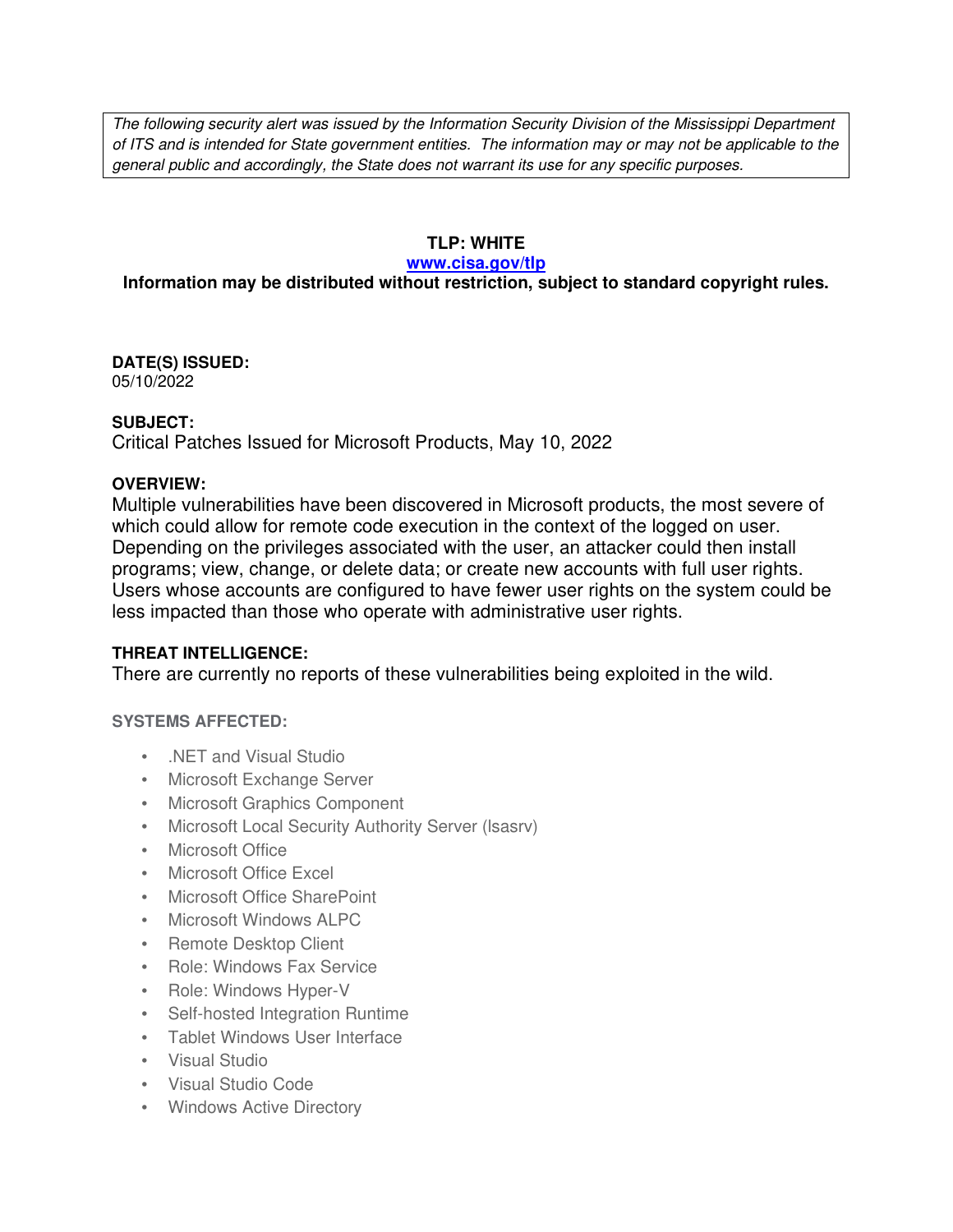- Windows Address Book
- Windows Authentication Methods
- Windows BitLocker
- Windows Cluster Shared Volume (CSV)
- Windows Failover Cluster Automation Server
- Windows Kerberos
- Windows Kernel
- Windows LDAP Lightweight Directory Access Protocol
- Windows Media
- Windows Network File System
- Windows NTFS
- Windows Point-to-Point Tunneling Protocol
- Windows Print Spooler Components
- Windows Push Notifications
- Windows Remote Access Connection Manager
- Windows Remote Desktop
- Windows Remote Procedure Call Runtime
- Windows Server Service
- Windows Storage Spaces Controller
- Windows WLAN Auto Config Service

## **RISK:**

**Government:**

- Large and medium government entities: **High**
- Small government entities: **High**

#### **Businesses:**

- Large and medium business entities: **High**
- Small business entities: **High**

#### **Home users: Low**

## **TECHNICAL SUMMARY:**

Multiple vulnerabilities have been discovered in Microsoft products, the most severe of which could allow for remote code execution.

A full list of all vulnerabilities can be found at the link below: https://learn.cisecurity.org/e/799323/updateguide/2419kg/314358511?h=hgWAA1RK5UxowBe3o528-9swhsymv69vqJadVmaxIXE